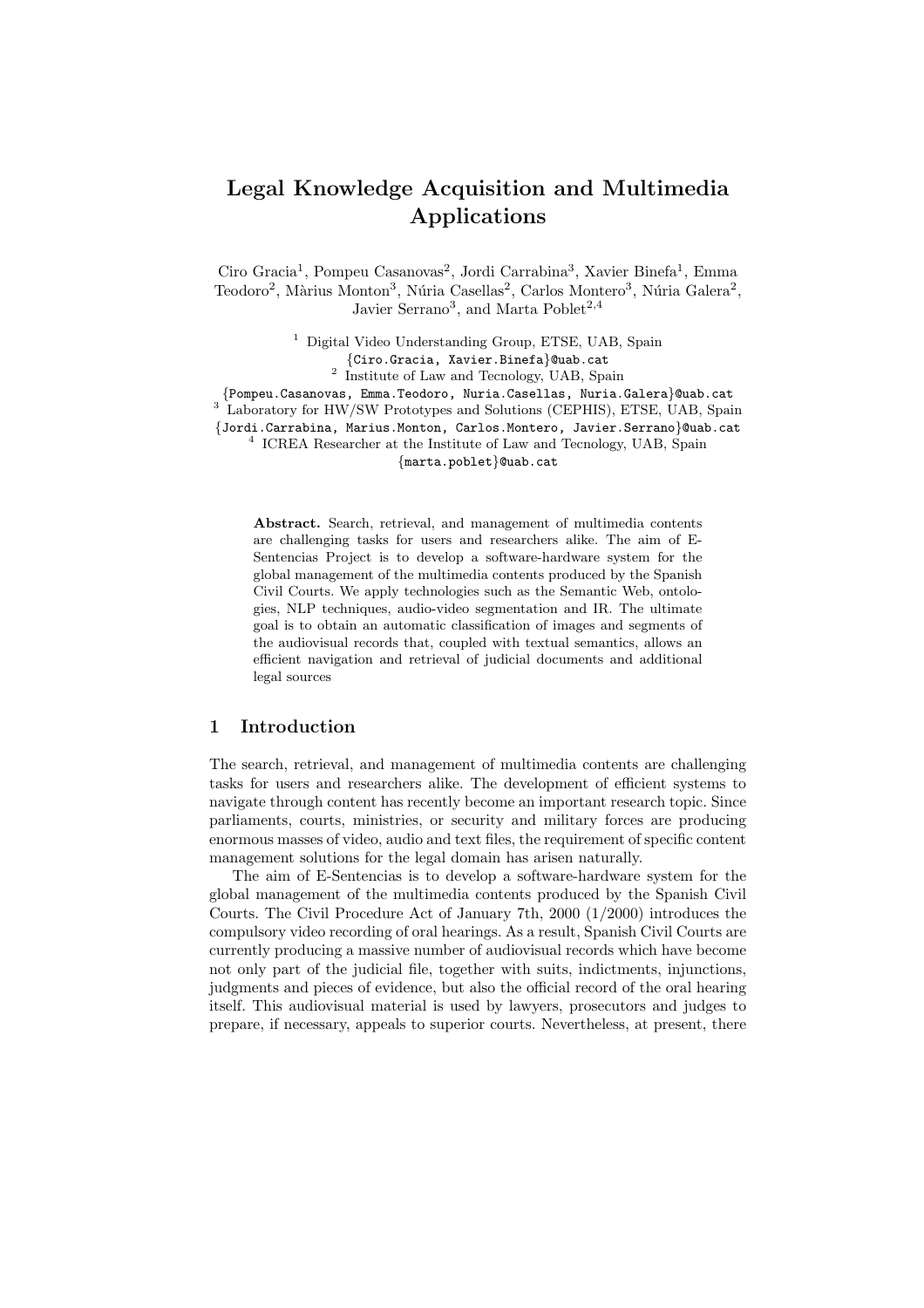are no available applications to exploit all these audiovisual materials and offer management solutions to law firms and judicial units. E-Sentencias proposes an application to manage textual case materials (legislation, jurisprudence, procedural documents, etc.), together with these judicial audiovisual contents in a dynamic way. E-Sentencias is therefore focused towards automatic annotation, segmentation and classification of these audiovisual materials, through the use of different technologies for audio and video analysis and knowledge management (i.e. ontologies). The ultimate goal is to obtain an automatic classification of the audiovisual records that coupled with textual semantics would allow, in the future, the efficient navigation, semantic search and retrieval of judicial multimedia materials.

Section 2 below describes the current situation concerning the audiovisual recording of civil cases in Spain and a short description of the basic typology of the oral hearings of the main civil procedures, which establishes the basis for the knowledge acquisition process. In Section 3 we offer an overview of this knowledge acquisition process, towards the construction of a conceptual structure for the classification of video segments of the oral hearings, keyword spotting and the development of ontologies. Section 4 depicts the structure and architecture of the video system prototype and the speech recognition aplicability at the present stage of research. We conclude with some discussions and future work in Section 5.

## 2 Video Recording of Civil Procedures in Spain

The 1/2000 Civil Procedure Act sets different civil proceedings. However, the ordinary and the verbal proceedings constitute the most common typologies of civil proceedings in Spain. The main differences between the two lie in the value of the case -more or less than 3000, respectively- and the legal object at dispute (see figures 1 and 2). Also, the steps followed by these two procesess are different. On the one hand, the ordinary proceeding starts with a separate, independent oral hearing called preliminary hearing [audiencia previa] to resolve pre-judicial issues (documents, evidences to be accepted, etc.), while the verbal proceeding takes place alltogether in the same oral event. On the other hand, in the ordinary proceeding the claim of the plaintiff is contested in written terms, while in the verbal proceeding is replied orally in the same act.

As stated in Section 1, the 1/2000 Civil Procedure Act introduced the video recording of these oral hearings. However, he provisions of the Act did not include an homogeneous protocol establishing how (format, annotations, etc.) to deliver these audiovisual records. Rather, and since an ever growing number of Autonomous Governments in Spain hold competences on the organization of the judicial system there is a plurality of standards, formats, and methods to produce audiovisual records. As a result, analogical and digital standards coexist with different recording formats. The support in which copies are provided to legal professionals (i.e. to prepare an appeal) may also consist of either VHS videotapes or CDs (although the use of digital support is increasing). And, fi-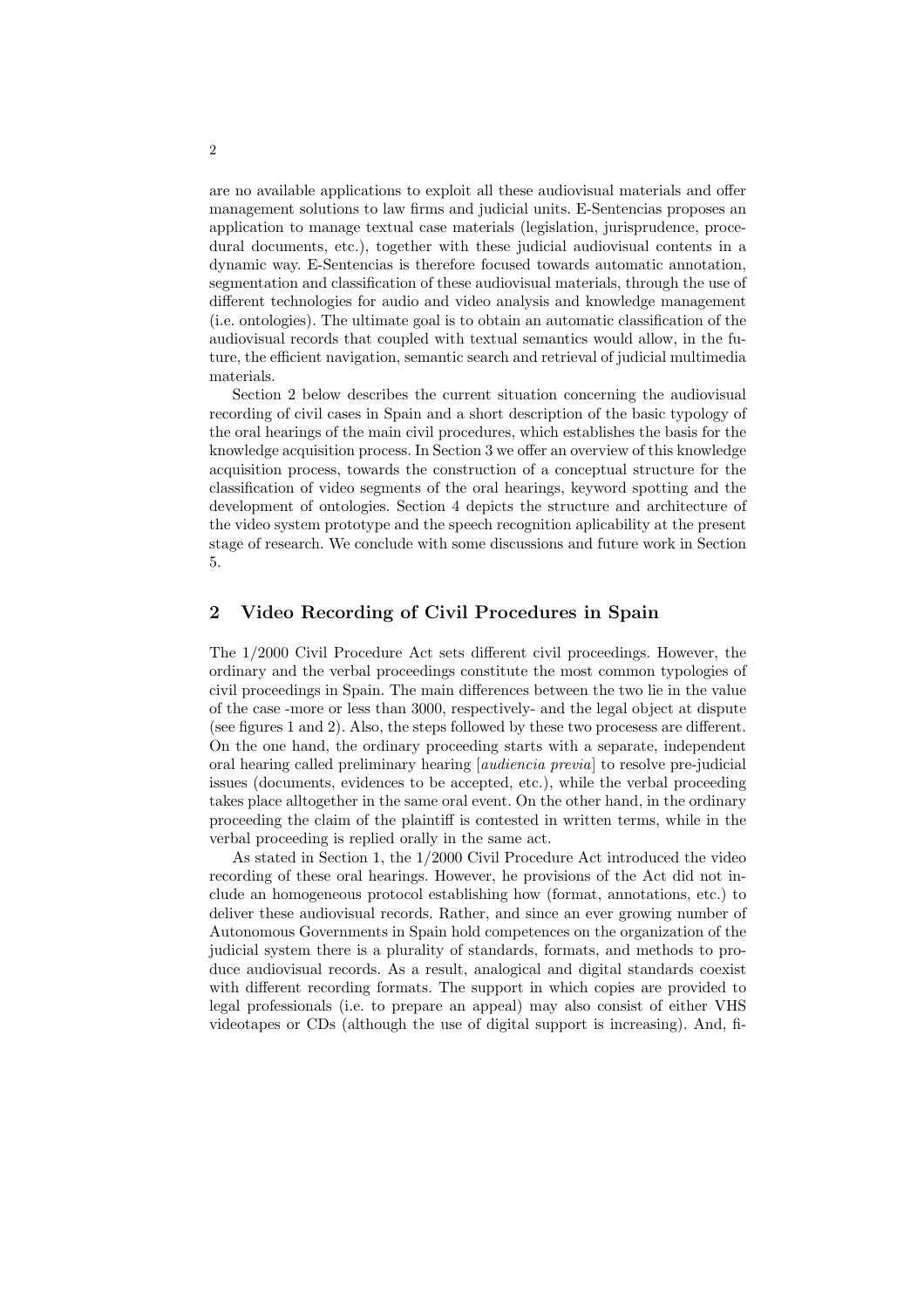

Fig. 1. The ordinary proceeding: amount and content

nally, the procedures to store, classify, and retrieve audiovisual records may vary even from court to court.

Basically, these audiovisual materials are used by legal professionals to prepare appeals to superior courts. Nevertheless, this material is just a video file and to locate specific moments or speech acts in the video is a time-consuming task. These video files do not take advantage of the specific structures of each of the types of oral hearing established by the Procedural Act or the judicial practice (practical rules and legal professional knowledge). The addition of this legal epistemological information on the video file may offer to legal professionals the possibility to improve their management capabilities and support automatic classification of video segments.

Due to the nature of the multimedia material itself and of its means of production, the knowledge acquisition process could not benefit from the start from the use of automatic information extraction tools and had to begin with the identification of the types of proceedings, their oral hearings and their structural parts and differences in order to establish an accurate workflow of the oral hearings that are contained in the video recordings. The acquisition of structural content has been performed from the analysis of legislation (Civil Procedural Act), together with the analysis of several oral hearings in order to detect peculiaritites of the hearings in the practice of the courts. Currently, we have identified the steps of the oral hearing for verbal and ordinary proceedings [figures 4 and 5].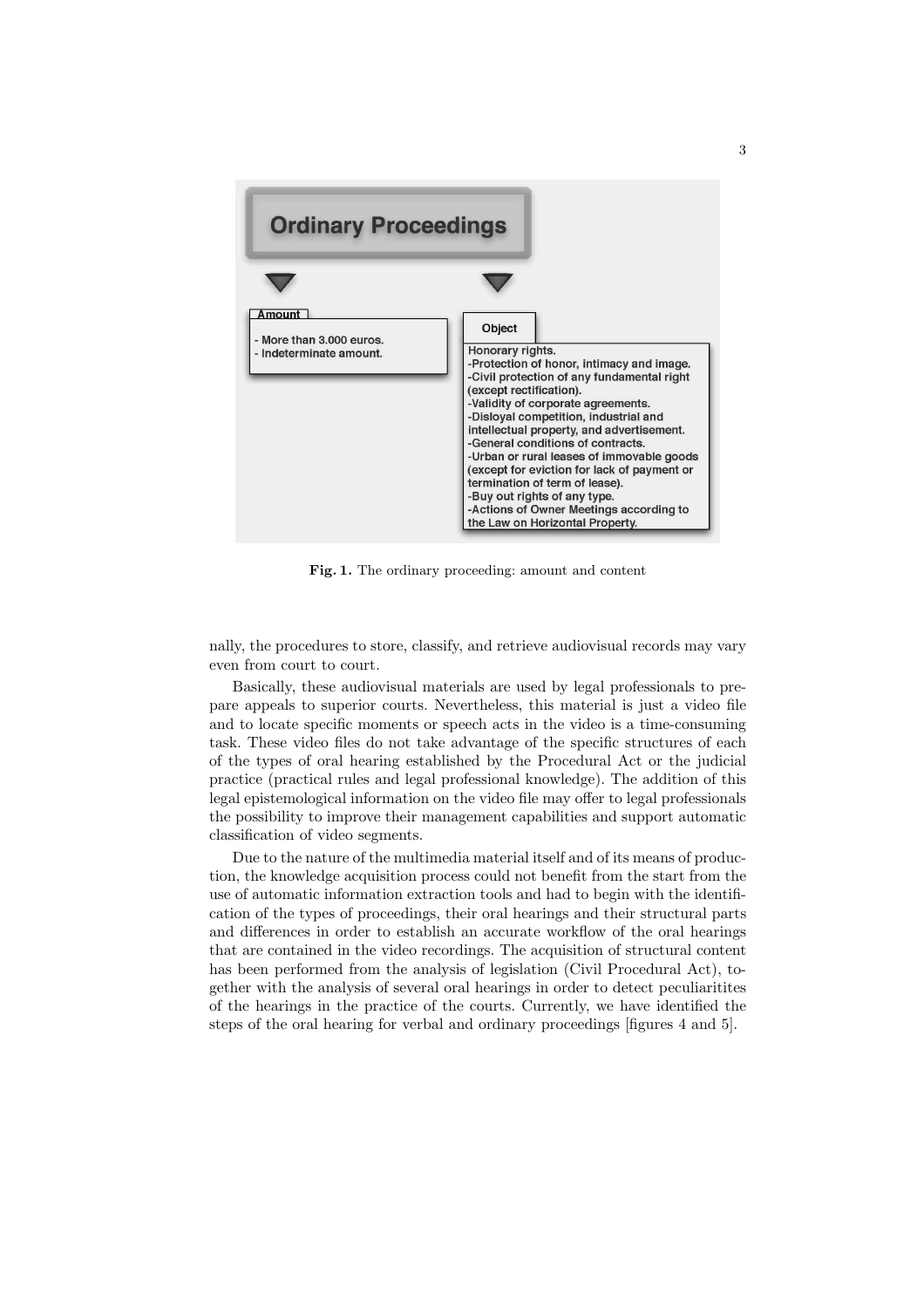

Fig. 2. The verbal proceeding: amount and content

## 3 Conceptual Structure and Multimedia Applications

Once this structural knowledge has been extracted, we now work to further extend the knowledge about the oral hearing to be able to detect certain important features to enable automatic classification of video segments and offer future search functionalities: how can the type of proceeding (verbal or ordinary) contained in the recorded oral hearing can be automatically detected? How can it be determined automatically when a structural step of the hearing starts or finishes?

Towards the acquisition of more knowledge regarding the oral hearings, we have started from scratch by transcribing a small set of oral hearings. These textual transcriptions offer, first, an insight to the structure of the hearing, to the legal concepts (themes) being discussed (i.e. judgment, injunction, cause of necessity, deed, etc.) and to the legal expressions used (i.e. con la venia: "with the permission of your Honor"). All these different keywords or phrases can be used to detect certain parts of the oral hearing or even certain actors of this hearing (judge, plaintiff, etc.).

4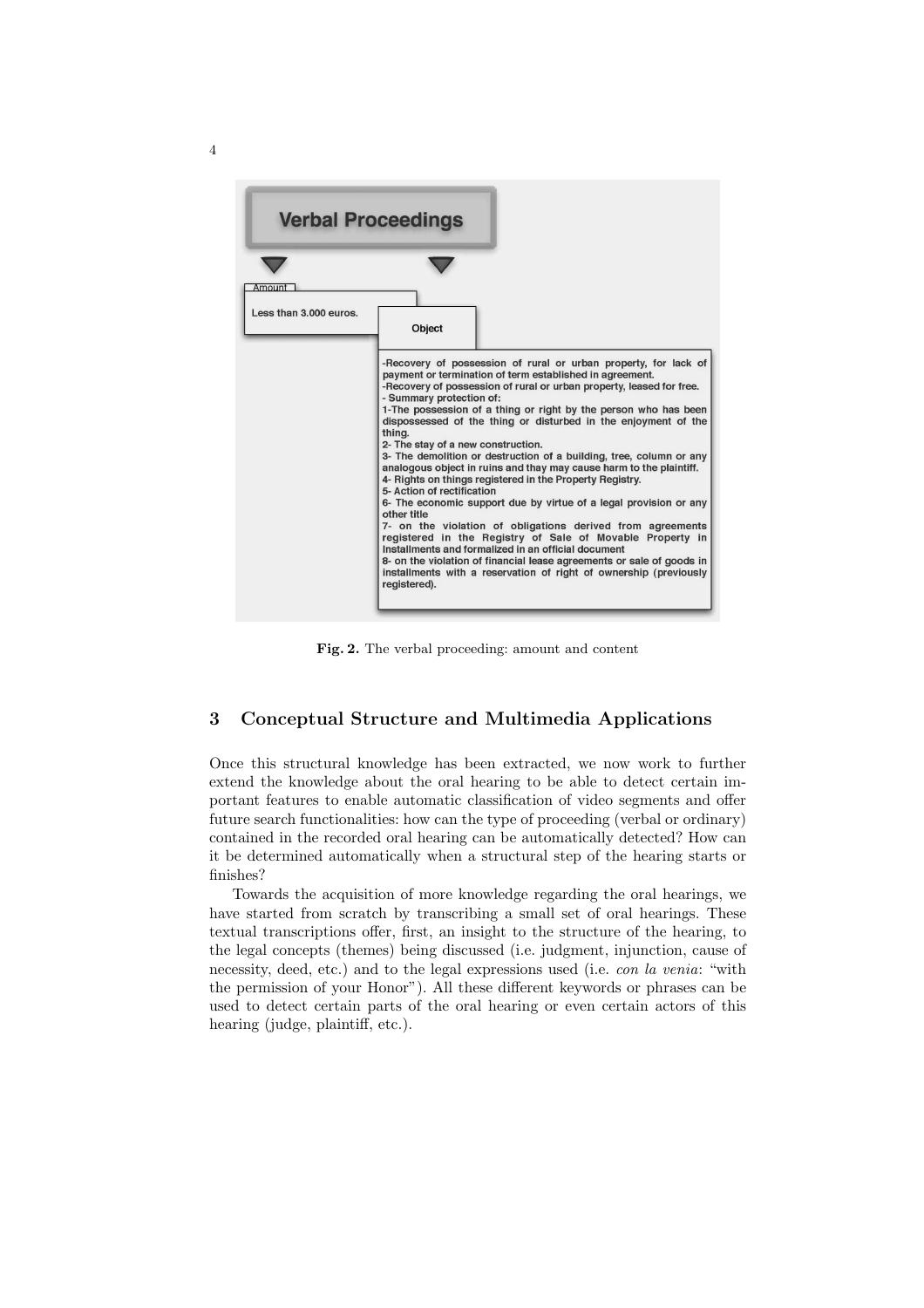

Fig. 3. Knowledge acquisition possibilities from the Court video files

In addition, they facilitate the coding of practical rules regarding judicial procedures that are implicit in the video sequences, and that can be used also to detect struture and content within the multimedia files. See, for example, the following piece of transcription:

 $\langle \text{actor name} = \text{``judge''} \text{tc} = \text{``00.01.30''} \rangle$ Let us see mr. \*\*\* DEFENDANT STANDS UP AND APPROACHES TO THE MICROPHONE come to the microphone [PROCEDURAL FORMULA, EX-CLUSIVE USE BY THE JUDGE]  $\langle$ actor $>$  $\langle \text{actor name} = \text{``default''} t\text{c} = \text{``00.01.31''} \rangle$ yes  $\langle$ actor $\rangle$  $<$ actor name="judge" tc="00.01.38"> and answer the questions that both attorneys are going to formulate, starting by the attorney of the plaintiff [GENERAL RULE: IF BOTH PARTIES HAVE REQUESTED EXAMINATION, THE PLAINTIFF'S ATTORNEY ALWAYS COMES FIRST IN EXAMINATING THE DEFENDANT, AND THEN CON-TINUES THE DEFENDANT'S ATTORNEY].

 $\langle$  actor>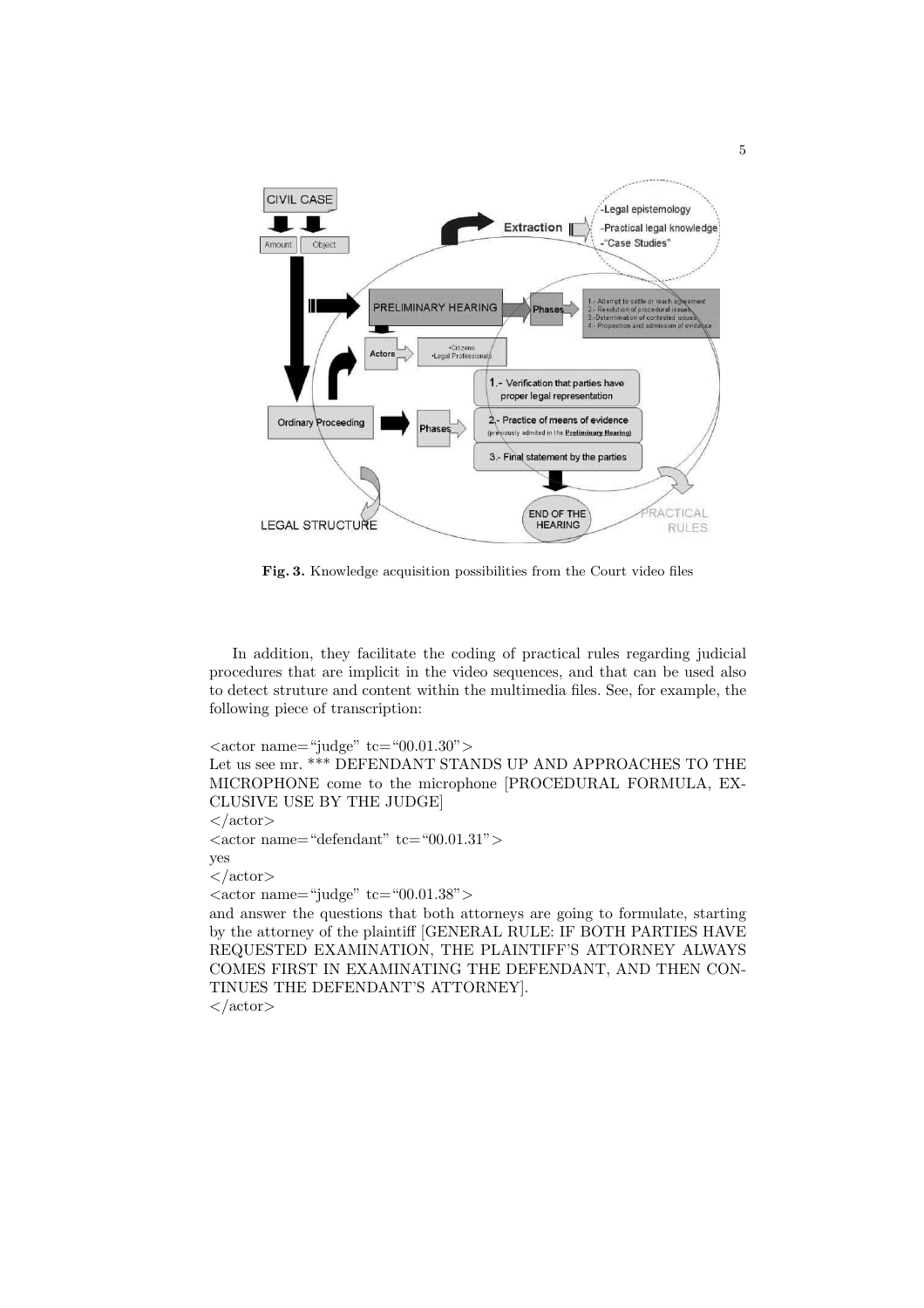

Fig. 4. Steps of the process in ordinary proceedings

This is only a first level of textual and visual annotation of judicial hearings, but it is also the basis to create specific annotation templates at different levels (concepts, legal formulae, practical rules of interaction, etc.) that facilitate the construction of different types of ontologies. On one hand, legal domain ontologies based on the structure and content of the oral hearing and, on the other, multimedia ontologies that describe the input at hand. Figure 6 below shows the annotation tool (used for the transcription process) we built up to capture and point out the pragmatic, cognitive (emotional) and linguistic features of legal discourses in Court interactions.

In practice the use of ontologies for different tasks and purposes requires to consider the particular task as context for the ontology. The reason is that ontologies are often not really designed independent of the task at hand [1].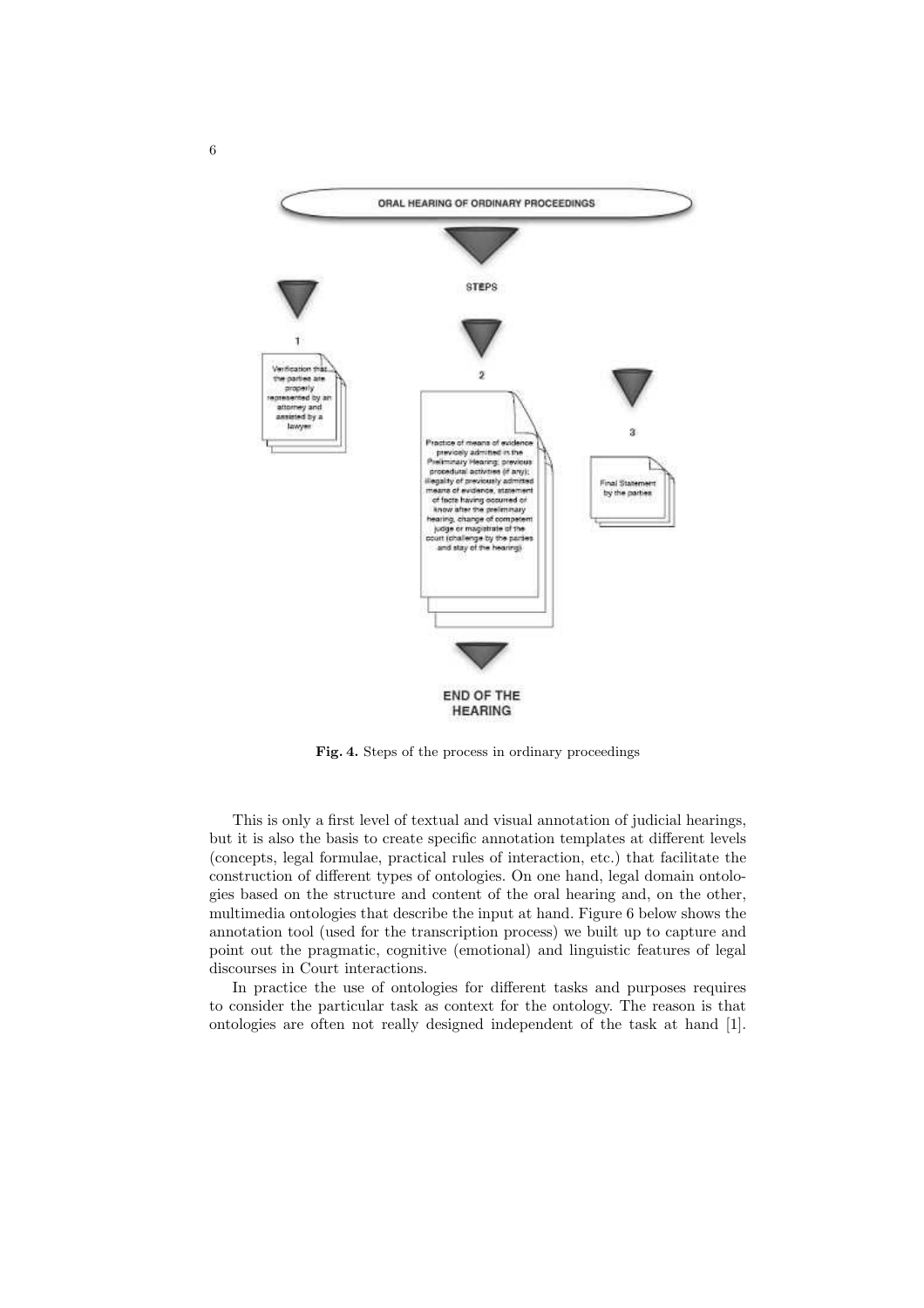

Fig. 5. Steps of the process in verbal proceedings

From a legal multimedia user-centered perspective there are two problems that have to be addressed (i) the definition of context in merging and aligning legal domain and multi-media ontologies; (ii) the specific exophoric nature of the legal videorecording.<sup>5</sup>

Researchers on contextual ontologies use to define "context" as local (not shared with other ontologies) and opposed to content ontologies themselves (shared models of a domain) [1] [2]. For example, to cope with the directionality of the information flow, local domains and the context mapping, which cannot be represented with the current syntax and semantics of OWL, C-OWL (Context OWL) is being developed [3].

 $^5\,$   $Exophoricity$  means that references, co-references and context of the legal discourses being developed in court (original facts, quoted precedents ....) are to be found outside of the present legal setting. E.g the narratives of the story told by witnesses took place in a different time and space; past precedents quoted by lawyers refer to past decisions on different cases etc.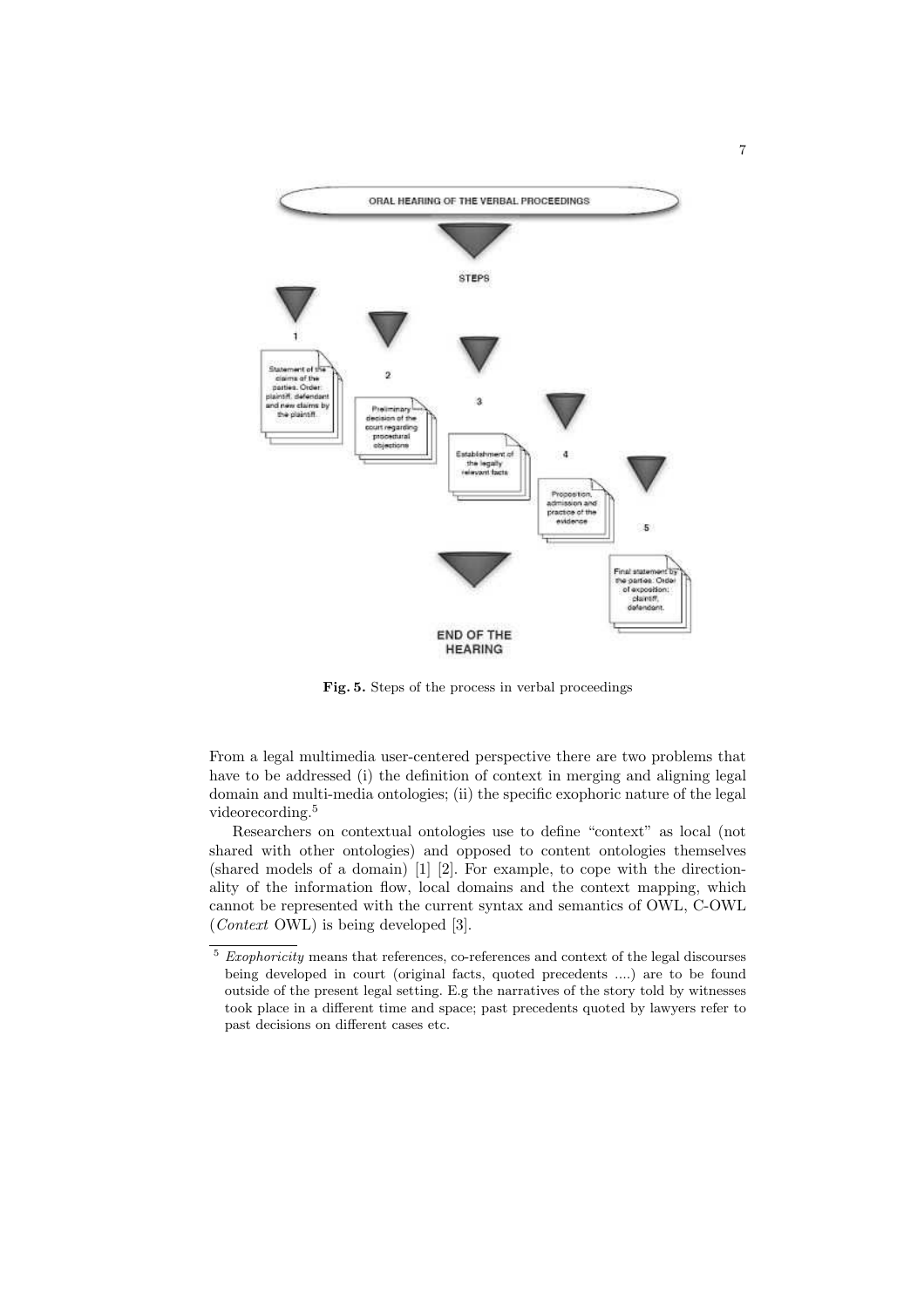

Fig. 6. Annotation tool

From the multimedia researchers' point of view, context is defined currently as "the set of interrelated conditions in which visual entities (e.g. objects, scenes) exist" [4] [5]. This grounds the strategy of the direct vs. indirect exploitation of the knowledge base to annotate the content of the videos, using visual and content descriptors alike [6]. But, most important, this definition of context entails a theoretical approach in which "actions and events in time and space convey stories, so, a video program (raw video data) must be viewed as a document, not a non-structured sequence of frames" [7] [8]. In such an approach, visual low level features, object recognition and audio speaker diarization (process of partitioning the audio stream in homogenous segments and clustered according to the speaker identity) are crucial to analyze e.g. a sport or movies' sequences.

However, the audiovisual documents that are recorded in Spanish courtrooms do not convey actions, but legal narratives. Motion and color are generally uniform, since they are not considered the relevant aspect of those documents. Thus, Court recordings are technically very poor, filmed using a one-shot perspective (the camera is situated above and behind the judge, who never appears on the screen). Rather than *telling a story*, the video structures a single framework in which a story is referred, conveyed and constructed by the procedural actors (judge, counsels, testimonies, secretary, and court clerks).

Here lies the layered exophoricity of the legal discourse. Actions, events and stories are referred into a contextually embedded discourse, procedurally-driven, and hierarchically conducted by the judge (judge-centered). Therefore, a strong décalage is produced between audio and video as sources of information. The information provided by a judicial video record depends greatly on the audio,

8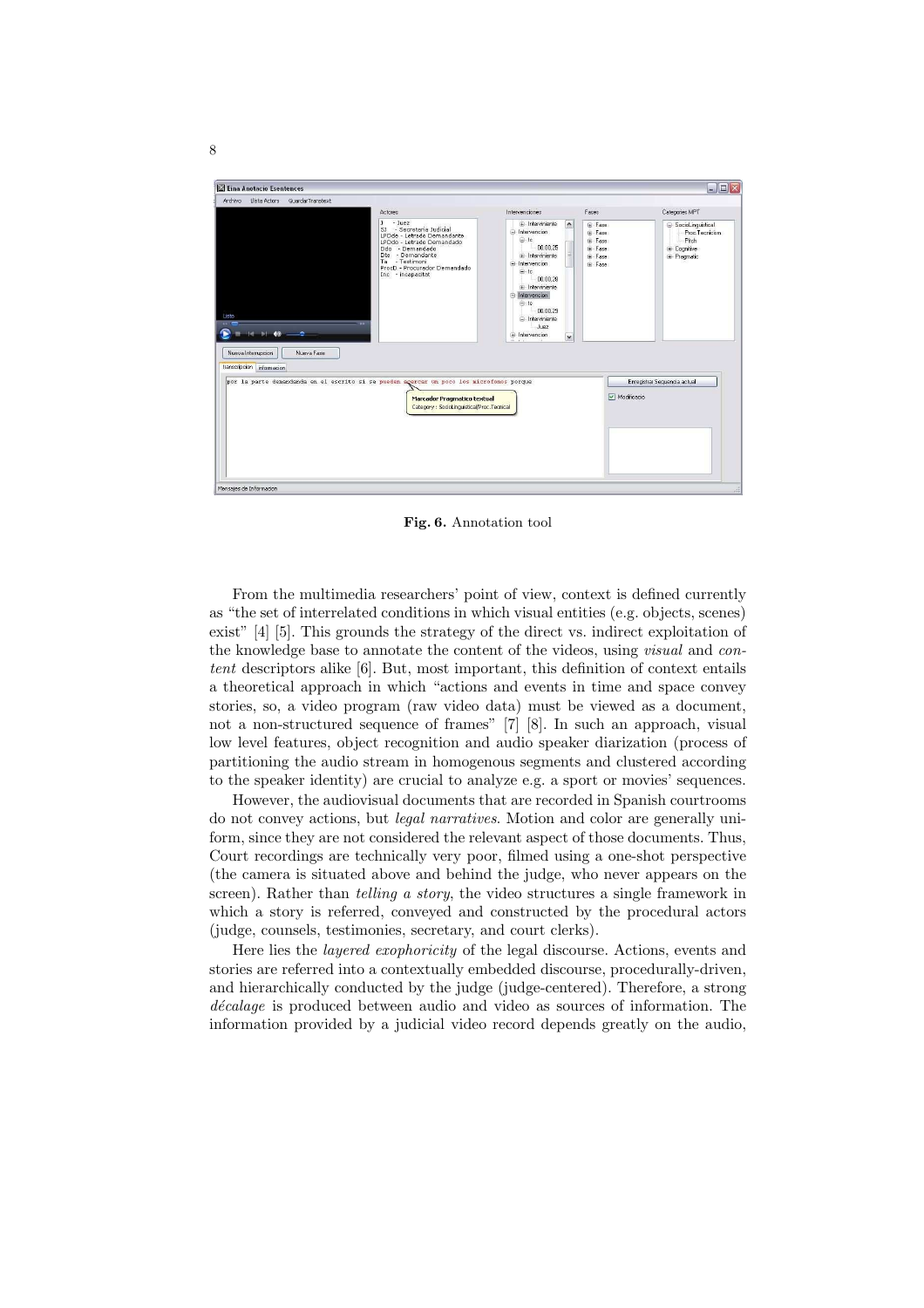because we may only infer procedural (but not substantial) items from motion. What is important is what is *said* in Court, not really what is *done*. Visual images are only ancillary related to the audio stream. This is an important feature of the records, which has to be taken into account in the tasks of extracting, merging and aligning ontologies, because what the different users require (judges, lawyers, citizens) is the combination of different functionalities focused on the legal information content (legislation quoted, previous cases and judgments precedent-, personal professional records, and so on). This is the reason for a hybrid user-centered approach that is the kernel of our theoretical approach.

Currently, the team of legal experts is extracting keywords (legal themes) that could provide de basis to classify the different proceedings at hand and is extracting legal concepts and expressions for word spotting that are important towards the automatic detection of structure, and is improving the knowledge on the structure with more information regarding the actors and acts that participate and occur during the hearing. Also, the construction requirements of a domain ontology of the oral hearing is being outlined. Moreover, multimedia ontologies are being studied towards its use together with the legal domain ontology (i.e. ontology alignment and merging techniques) to facilitate automated annotation and classification. Finally, research towards the acceleration of the semantic search (through ontologies) is also performed to offer an integrated software-hardware accelaration platform.<sup>6</sup>

 $6$  The legal field constitutes a privileged domain for the application of Semantic Web technologies and several legal ontologies are being used to construct tools and prototypes to support the management, organization, search and retrieval of documents stored in legal databases [11]. Therefore, the developments regarding ontology-based semantic search offer encouraging qualitative results in the legal domain, as they reduce significantly the amount of information retrieved (compared to indexing) and, at the same time, they improve the quality of the document retrieval process (it filters the non-semantically related documents) [12]. However, quantitatively, semantic searches are not yet sufficiently efficient. The process to cover an ontology based on 10.000 nodes (with different connectivity degrees) might take from 9 hours up to 4 days. The improvement of the computational time would result in a more efficient and cheaper application of semantic technologies. Our purpose is the development of a system capable of prototyping the implementation for a specific problem, semantic search, with reconfigurable devices. A system like this is configured in compilation time from description written in a high level language, partitioned into processes to be executed different resources ranging from processors to application specific hardware resources. This process of describing both hardware and software is based on a set of design methodologies known as "hardware-software co-design". Our acceleration platform will be based on a PCI expansion card for a standard PC computer. This PCI card will contain a FPGA as main computational device and the amount of memory required for complex problems. This expansion board will accelerate the process of finding next suitable vertex and maintaining the edges set updated.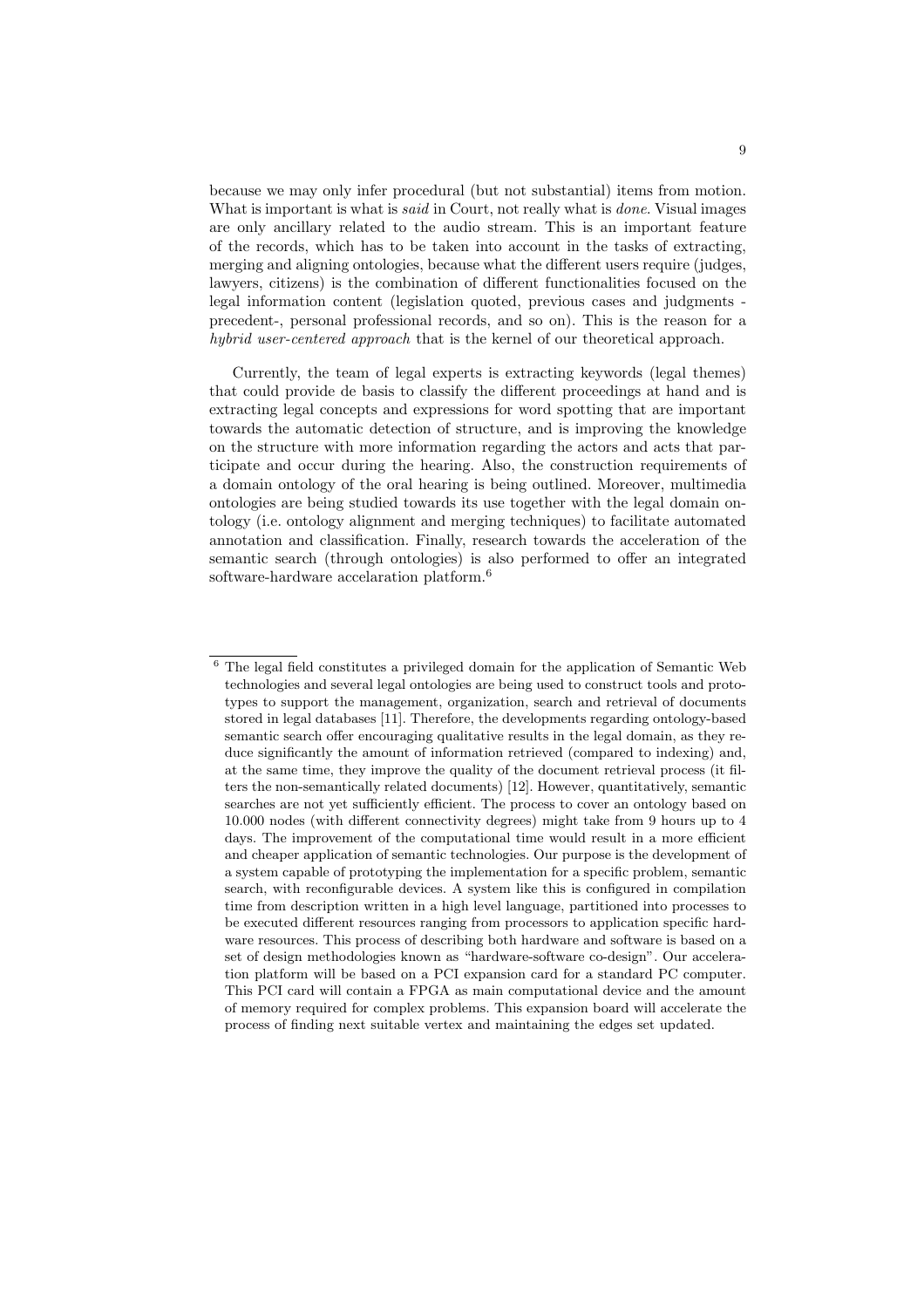# 4 Structure and Architecture of the Video Prototype & Speech Recognition Techniques

At the current stage of research, we outline the initial structure and architecture of the video prototype, with special regard to the user interface, and the utilities provided by video analysis and speech recognition. The prototype will be adapted and improved according to the knowledge acquired from the transcriptions and the analysis of video and text being currently performed.

#### 4.1 Structure and Architecture of the Video Prototype

The development of an intuitive user interface constitutes a central requirement of the system. While preserving the simplicity of use, the application allows: a) access to the legally significant contents of the video file; b) integration of all procedural documents related to the oral hearing; c) management of sequential observations, and d) semantic queries on the contextual procedural aspects.

The structure of the application is based on two intuitive and semantically powerful metaphors: the oral hearing line and the oral hearing axis. The oral hearing line presents a timeline divided into segments. Each segment represents a different speech, produced by one of the participants in the process: judge, secretary, attorneys, witnesses, etc. Participants are represented by a different color to obtain an identification at first glance of their interventions. Therefore, it is possible to visualize specific contents of the video by merely clicking on a particular colored sequence. Moreover, it is possible to add textual information at any moment of the intervention.

The oral hearing axis consists of a column representing the different phases of the event as defined by procedural legislation. Different phases (as opening statements, presentation of evidences, concluding statements, etc) are represented by different colors, allowing a quick access. It is also possible to access to legal documents related to each phase (i. e. pieces of evidence such as contracts, invoices, etc.) as well as to jurisprudence quoted in the oral hearing and detected through phonetic analysis. This legal information is also structured in directories and folders.

As Figure 7 shows, the user interface is divided into two main parts: the upper part contains the video player, the oral hearing axis and the oral hearing line. The lower part is devoted to external information layers (i.e. references to articles, documents annexed, manual annotations, links to jurisprudence, etc.). This part is divided into two tabs. The first one contains important information of the selected phase, allowing the addition of the different documents presented during the phase. The second tab contains historical information of the process and all the related information available in advance.

The main functionalities offered in the upper part of the user interface are:

1. The information tab: this is a scrollable tab containing the most relevant data of the process.

10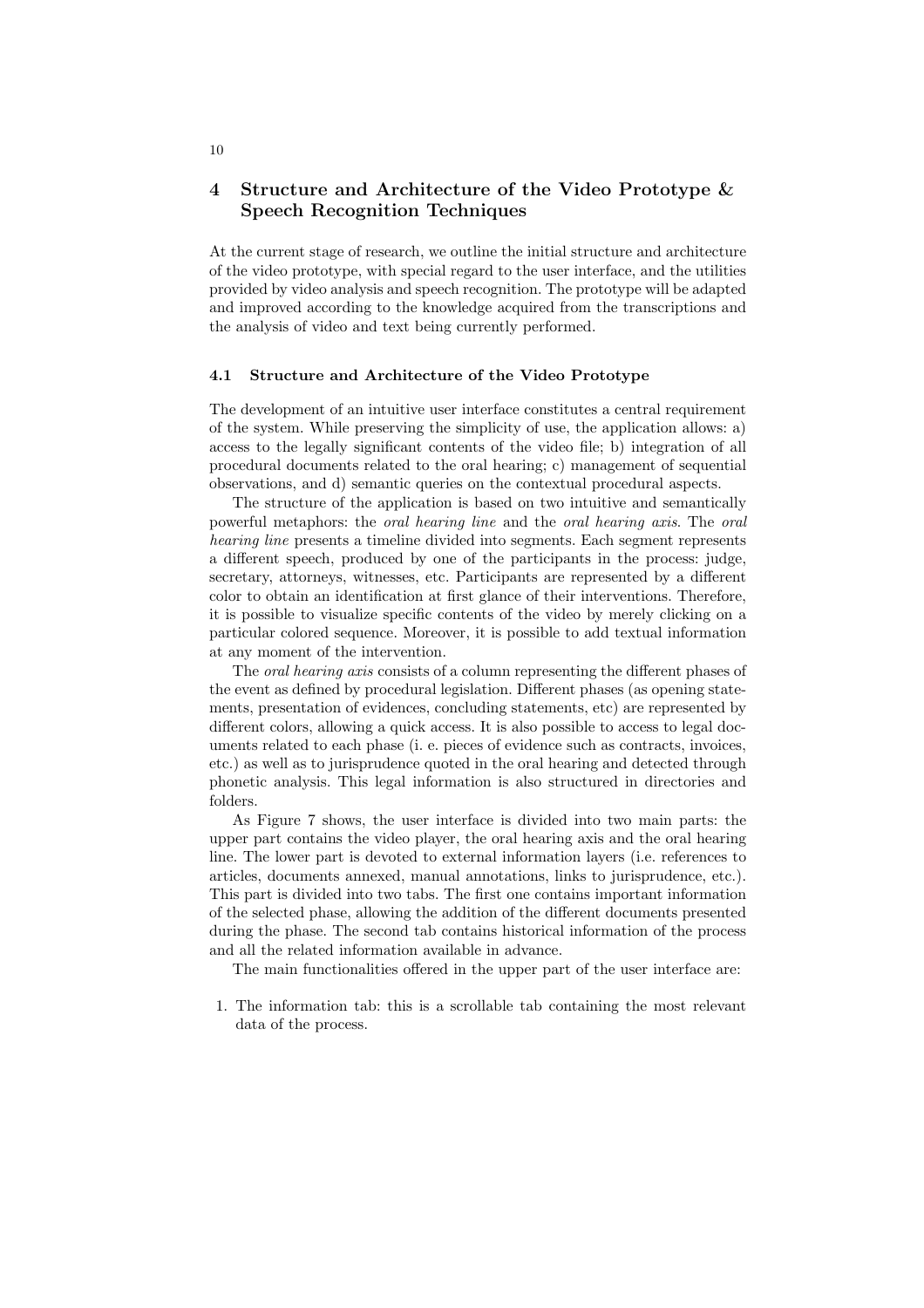

Fig. 7. User interface

- 2. The oral hearing line: the timeline of sequences and interventions assigned to the different actors of the process. One single sequence of the video may contain interventions of different actors. Therefore, sequences may be either mono-colored (intervention of one single part) or multi-colored (more than one part intervening in the same sequence). The horizontal length of each segment of the timeline is proportional to its length in seconds. The application includes two modes of playing video, apart of the usual one. It is possible to select either the visualization of all the interventions by a single participant or, in turn, all the interventions on a given phase.
- 3. The list of intervening parties: Each actor intervening in the process is represented by an icon. As in the case of the oral hearing line, we may choose to visualize only those sequences appearing one specific participant (i.e. the judge or de defense attorney).
- 4. The oral hearing axis: this is the vertical line representing the procedural phases of the process. The judicial process is therefore divided in procedural phases which can, as well, be subdivided in interventions. The vertical axis has the advantage of providing quick access to interventions belonging to a given phase.

In addition to these functionalities, it is possible make a manual annotation of the sequence. Double-clicking with the right bottom of the mouse over a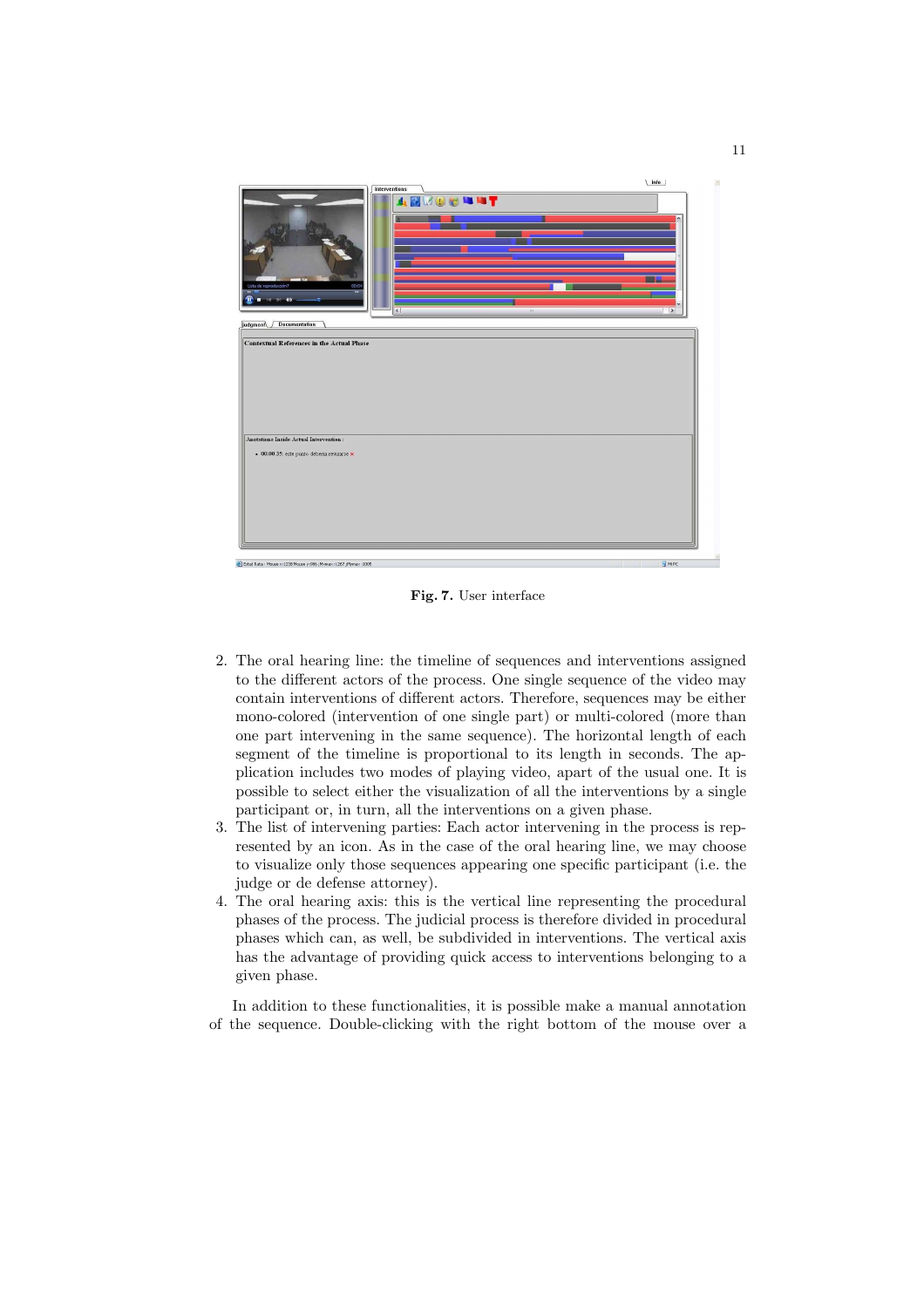sequence running on the video screen opens a pop-up with a manual annotation tool.

As regards the lower part of the user interface, this area contains all the relevant information and documents of the process, but also enables the user to add and organize the information appearing during the different phases. This part is divided into two different sections:

- 1. An area enabling the visualization of all the references related to each phase of the process. References consist of data (i.e. Civil Code articles, judgments, Internet links, etc.) automatically introduced through semantic annotation.
- 2. An area including all manual annotations of the sequences made by the user.

The architecture of the system is based on a web system including the following components:

- 1. Video server WMS: a server based on Windows 2003 Enterprise server with a streaming Windows Media services which allows video broadcast of audiovisual content of the judicial processes under demand. Application server TOMCAT: the application serves web contents and provides the required interaction with the database by means of Java Server Pages.
- 2. Mysql Database: the Mysql database contains the information related to all processes and their respective annotations
- 3. Client browser IE 7.0: It allows the management of the user interface and the management of the user interaction with the embedded Windows Media Player 11 that streams the video.



Fig. 8. Web Distribution System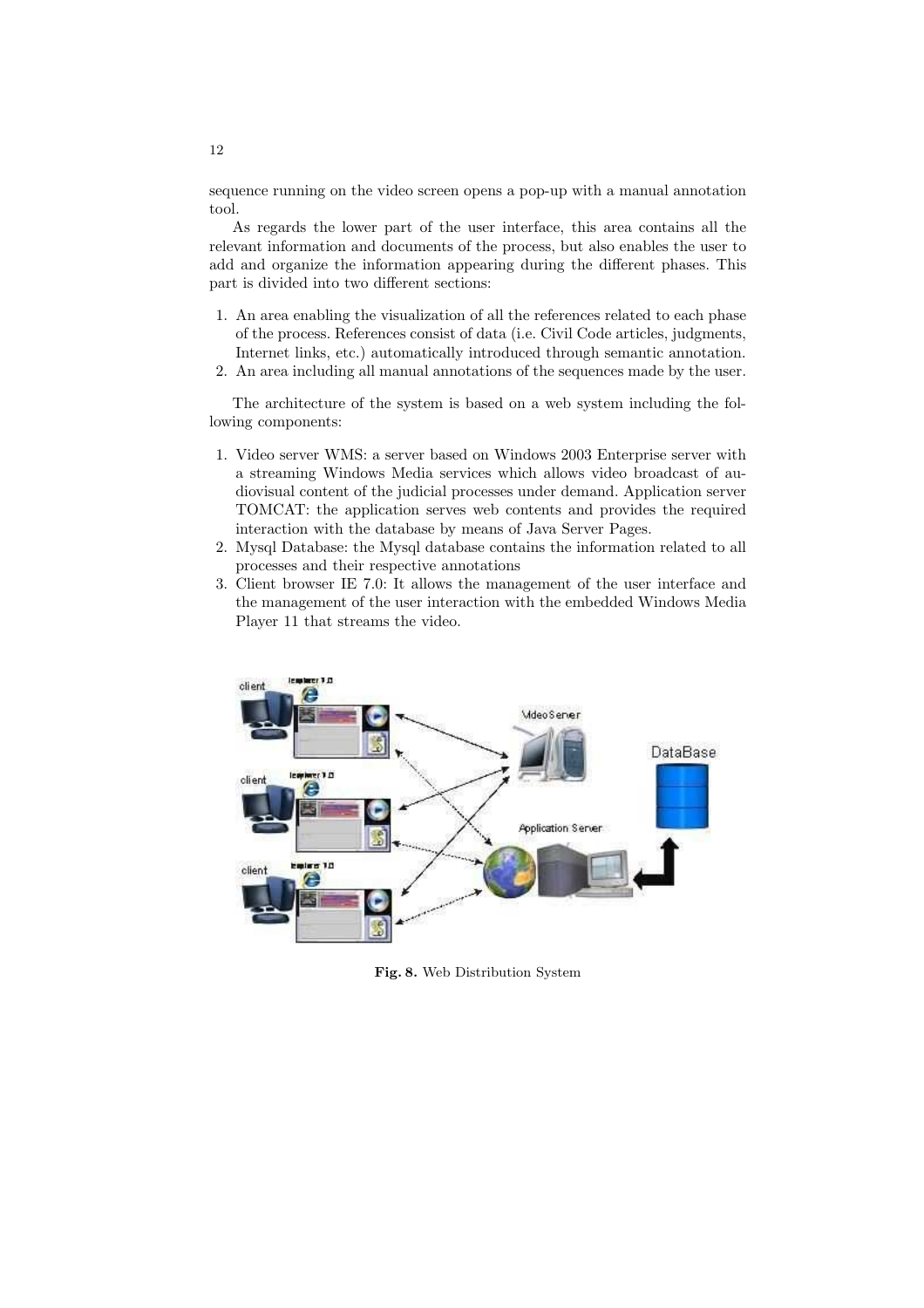#### 4.2 Automatic segmentation from speech recognition technologies

The system described until now can reach its maximum efficiency if we are able to automatically segment and annotate the video content. The amount of videos to manage is so large that it would be impossible to process them manually. We have already emphasized the crucial importance of the audio string in Court hearings. We propose to use speech recognition to manage this problem, as an already mature technology in other domains (i.e. information services). These technologies are being used in two different manners: (1) keyword spotting for the oral hearing axis and (2) speaker recognition for the oral hearing line [9].

Required metadata to draw the oral hearing axis are temporal marks pointing at the beginning of each procedural phase in Court. Every process contains several phases, and every phase contains its own actors. During these phases, all the actors start and finish their interventions with the same type of ritualized utterances, i.e. in Spanish, "con la venia", "no hay más preguntas" etc. So, by spotting these utterances, we are able to set the switching and starting point of each procedural phase.

This approach is simple, but relies on the effectiveness of keyword recognition. In order to improve this effectiveness, we train the acoustics models of the speech recognition system, nowadays based in a commercial motor (Loquendo ASR 7.4), with data from the courtroom videos. We expect to recognize close to 100% of keywords when our system will be trained with the whole data set, even if the speech recognition system cannot be completely trusted to obtain a perfect speech to text transcription (because of audio quality, environment variability, noise) [10].

## 5 Discussion and Future Work

As mentioned in Section 3, the team of legal experts is currently extracting keywords (legal subjects/themes) that could differenciate the oral hearings at hand and extracting legal concepts and expressions for word spotting for automatic detection of structure and is improving the knowledge on the structure (actors and acts). They will have to be evaluated and validated. These keywords, legal concepts and expressions are also to be used as the input data to model an ontology for the oral hearing process and the process of ontology construction will be started when sufficient knowledge has been extracted and the ontological requirements are established. Also, decisions towards the integration or merging of multimedia and contextual ontologies will be taken. Finally, research towards the acceleration of the semantic search (through ontologies) is also performed to offer a software-hardware accelaration platform.

In the E-Sentencias project we expect to obtain several results. First, a fully annotated legal corpus of multimedia oral hearings classified in their corresponding procedural types. Second a set of domain and multimedia ontologies that represent the knowledge acquired from the oral hearings and their contextual and multimedia features. And finally, a system for automatic annotation of the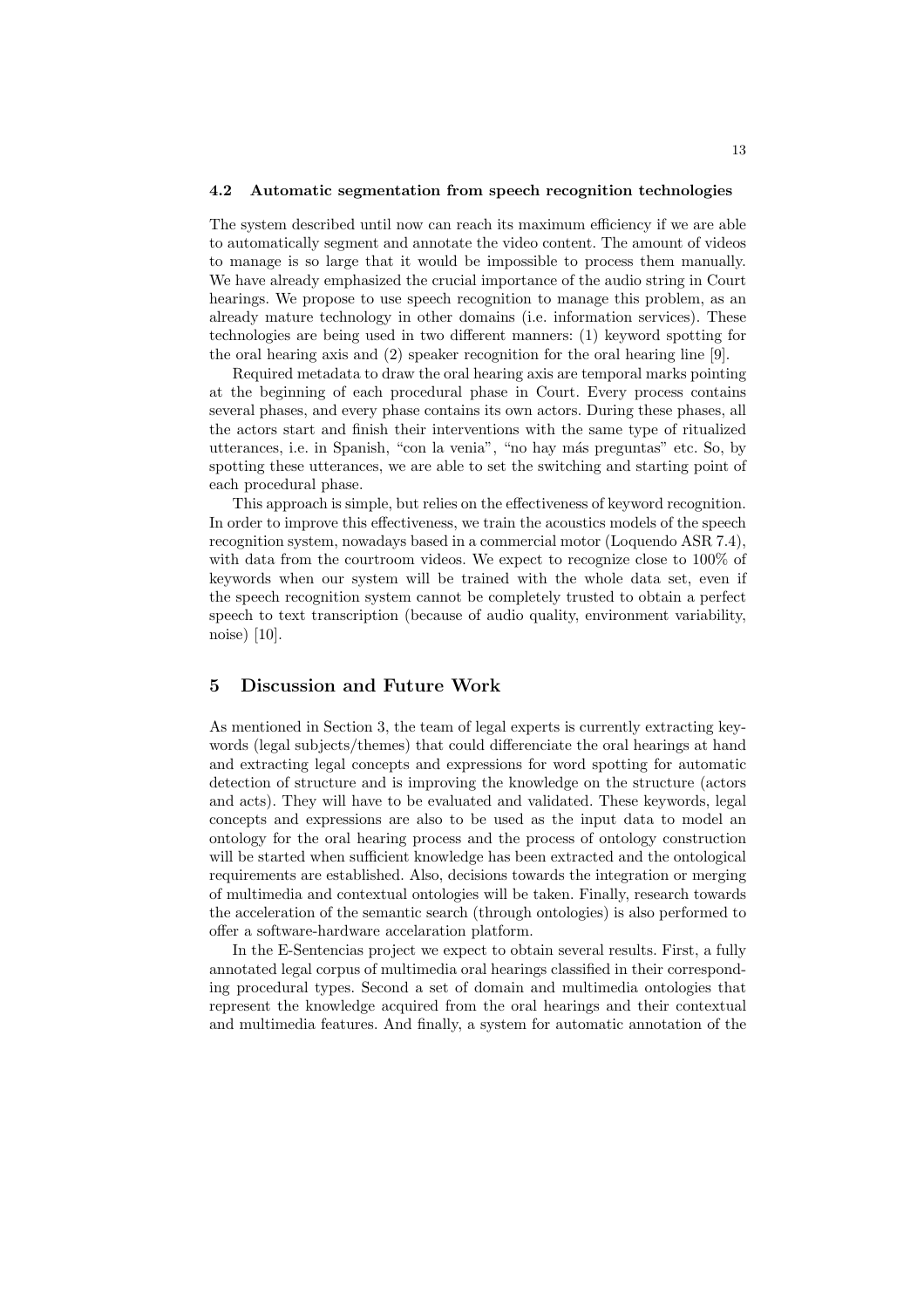judicial recordings, which would include search and retrieval capabilities. The automatic capabilities of the system to automatically detect interventions from different actors and the various phases within the hearing will be then tested against the manually annotated corpus. The search and retrieval performance of the system will also be evaluated.

## Acknowledgements

E-Sentencias (E-Sentencias. Plataforma hardware-software de aceleración del proceso de generación y gestión de conocimiento e imágenes para la justicia) is a Project funded by the Ministerio de Industria, Turismo y Comercio (FIT-350101-2006-26). A consortium of: Intelligent Software Components (iSOCO), Wolters Kluwer Spain, UAB Institute of Law and Technology (IDT-UAB), Centro de Prototipos y Soluciones Hardware - Software (CHEPIS - UAB) y Digital Video Semantics (Dpt. Computer Science UAB).

# References

- 1. Haase, P., Hitzler, P., Rudolph, S., Qi, G., Grobelnik, M., Mozetic, I., Bojadziev, D., Euzenat, J., d'Aquin, M., Gangemi, A., Catenacci, C.: D3.1.1 Context Languages - State of the Art. NeOn Project EU-IST Integrated project (2006)
- 2. Bouquet, P., Giunchiglia, F., van Harmelen, F., Serafn, L., Stuckenschmidt, H.: Contextualizing ontologies. Journal of Web Semantics 26 (1) (2004) 325-343
- 3. Bouquet, P., Giunchiglia, F., van Harmelen, F., Serafini, L., Stuckendschmidt, H.: C-OWL: Contextualizing Ontologies. In Fensel, D. et al. (eds.), ISWC 2003 Second International Semantic Web Conference, Lecture Notes in Computer Science 2870 (2003) 164-179
- 4. Jaimes, A., Smith, J.R.: Semi-automatic, Data-driven Construction of Multimedia Ontologies. ICME 2003: Proceedings of the 2003 International Conference on Multimedia and Expo, IEEE (II) (2003) 781-784
- 5. Jaimes, A., Tseng, B., Smith, J.R.: Modal Keywords, Ontologies, and Reasoning for Video Understanding. In Bakker, E.M. et al. (eds.), Image and Video Retrieval. Second International Conference, CIVR 2003 Urbana-Champaign, IL, USA, July 24-25, 2003 Proceedings, Lecture Notes in Computer Science 2728 (2003) 248-259
- 6. Bloedhorn, S., Petridis, K., Saathoff, C., Simou, N., Tzouvaras, V., Avrithis, Y., Handschuh, S., Kompatsiaris, Y., Staab, Y., Strintzis, M.G.: Semantic Annotation of Images and Videos for Multimedia Analysis. In Gmez-Prez, A. and Euzenat, J. (eds.), The Semantic Web: Research and Applications: Proceedings of the Second European Semantic Web Conference, ESWC 2005, Heraklion, Crete, Greece, May 29-June 1 (2005), Lecture Notes in Computer Science 3532 (2005) 592-607
- 7. Song, D., Liu, H.T., Cho, M., Kim, H., Kim, P.: Domain Knowledge Ontology Building for Semantic Video Event Description. Leow, W.K. et al. (eds.), Image and Video Retrieval. 4th International Conference, CIVR 2005, Singapore, July 20-22 (2005), Lecture Notes in Computer Science 3568 (2005) 267-275
- 8. Song, D., Cho, M., Choi, C., Shin, J., Park, J., Kim, P.: Knowledge Representation for Video Assisted by Domain-Specific Ontology. in Hoffmann, S.A. et al. (eds.), Pacific Rim Knowledge Acquisition Workshop, PKAW 2006, Guilin, China, August 7-8 (2006), Lecture Notes in Artificial Intelligence 4303 (2006)144-155